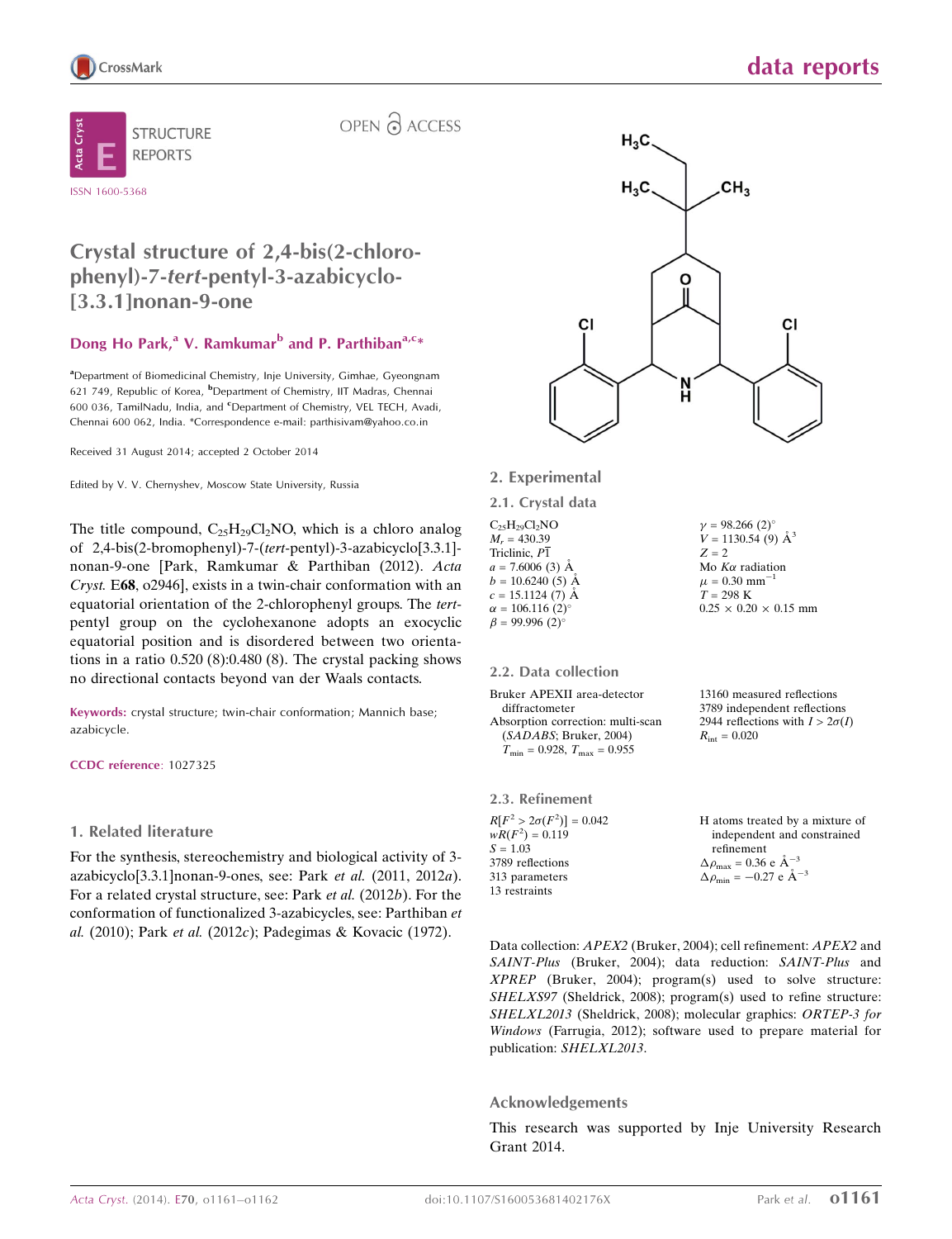Supporting information for this paper is available from the IUCr electronic archives (Reference: CV5472).

#### References

[Bruker \(2004\).](http://scripts.iucr.org/cgi-bin/cr.cgi?rm=pdfbb&cnor=cv5472&bbid=BB1) APEX2, XPREP, SAINT-Plus and SADABS. Bruker AXS [Inc., Madison, Wisconsin, USA.](http://scripts.iucr.org/cgi-bin/cr.cgi?rm=pdfbb&cnor=cv5472&bbid=BB1) [Farrugia, L. J. \(2012\).](http://scripts.iucr.org/cgi-bin/cr.cgi?rm=pdfbb&cnor=cv5472&bbid=BB2) J. Appl. Cryst. 45, 849–854.

[Padegimas, S. J. & Kovacic, P. \(1972\).](http://scripts.iucr.org/cgi-bin/cr.cgi?rm=pdfbb&cnor=cv5472&bbid=BB3) J. Org. Chem. 37, 2672–2676.

[Park, D. H., Jeong, Y. T. & Parthiban, P. \(2011\).](http://scripts.iucr.org/cgi-bin/cr.cgi?rm=pdfbb&cnor=cv5472&bbid=BB4) J. Mol. Struct. 1005, 31–44.

[Park, D. H., Ramkumar, V. & Parthiban, P. \(2012](http://scripts.iucr.org/cgi-bin/cr.cgi?rm=pdfbb&cnor=cv5472&bbid=BB5)b). Acta Cryst. E68, o2946.

[Park, D. H., Ramkumar, V. & Parthiban, P. \(2012](http://scripts.iucr.org/cgi-bin/cr.cgi?rm=pdfbb&cnor=cv5472&bbid=BB6)c). Acta Cryst. E68, o1481.

[Park, D. H., Venkatesan, J., Kim, S. K. & Parthiban, P. \(2012](http://scripts.iucr.org/cgi-bin/cr.cgi?rm=pdfbb&cnor=cv5472&bbid=BB7)a). Bioorg. Med. Chem. Lett. 22[, 6004–6009.](http://scripts.iucr.org/cgi-bin/cr.cgi?rm=pdfbb&cnor=cv5472&bbid=BB7)

[Parthiban, P., Ramkumar, V. & Jeong, Y. T. \(2010\).](http://scripts.iucr.org/cgi-bin/cr.cgi?rm=pdfbb&cnor=cv5472&bbid=BB8) Acta Cryst. E66, o194– [o195.](http://scripts.iucr.org/cgi-bin/cr.cgi?rm=pdfbb&cnor=cv5472&bbid=BB8)

[Sheldrick, G. M. \(2008\).](http://scripts.iucr.org/cgi-bin/cr.cgi?rm=pdfbb&cnor=cv5472&bbid=BB9) Acta Cryst. A64, 112–122.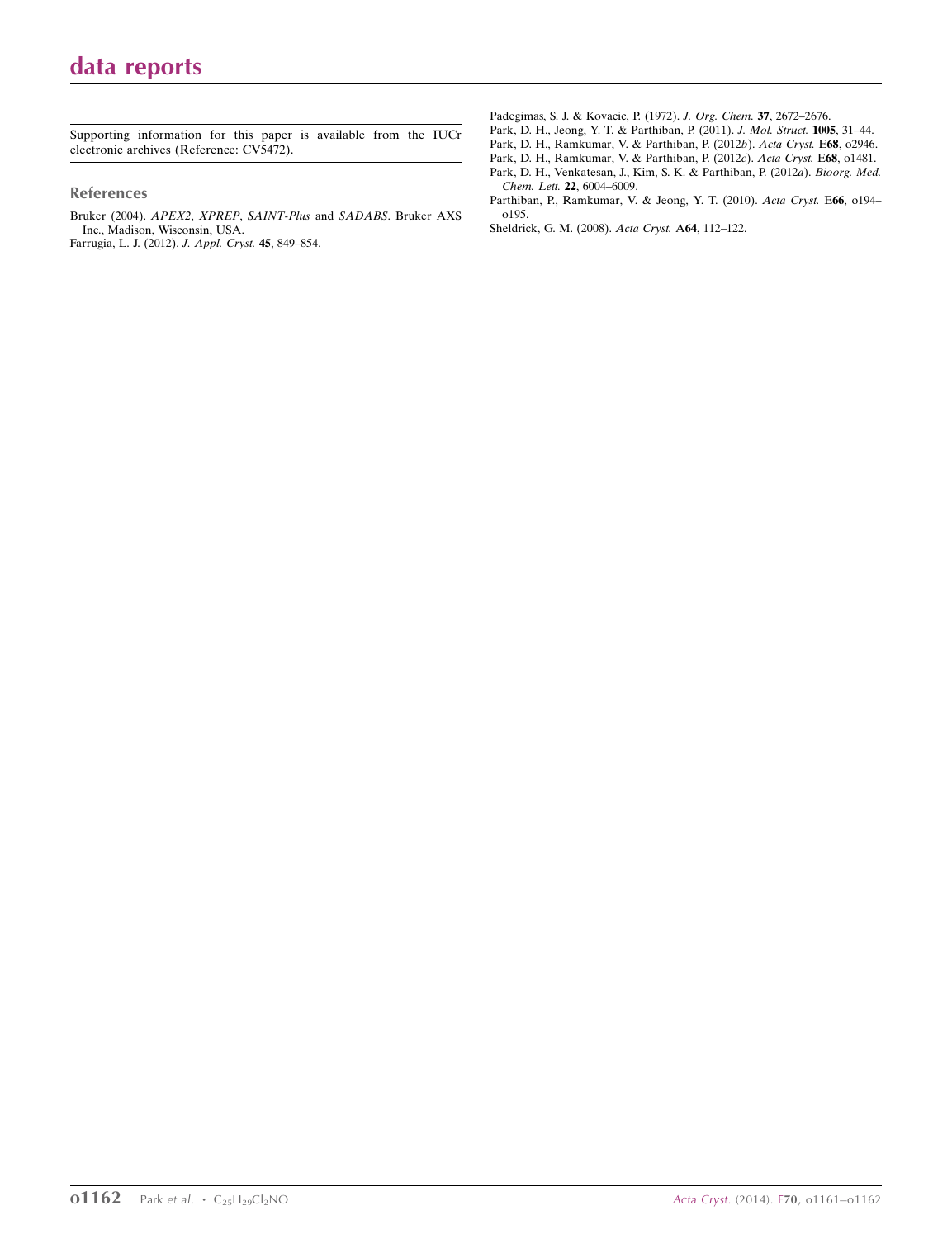# **supporting information**

*Acta Cryst.* (2014). E**70**, o1161–o1162 [doi:10.1107/S160053681402176X]

## **Crystal structure of 2,4-bis(2-chlorophenyl)-7-***tert***-pentyl-3-azabicyclo- [3.3.1]nonan-9-one**

### **Dong Ho Park, V. Ramkumar and P. Parthiban**

### **S1. Comment**

Three major conformations, *viz*., chair-chair (Parthiban *et al.*, 2010), chair-boat (Park *et al.*, 2012*c*), and boat-boat (Padegimas & Kovacic, 1972) are possible for the bicycle. Hence, the present study is to investigate the stereochemistry of the title compound.

The detailed analysis of asymmetry parameters and torsion angles of the title compound reveal that the values are very similar to its bromo analog. The torsion angles of the title compound C5—C6—C8—C2, C3—C2—C8—C6, C7—C6— C8—C2 and C1—C2—C8—C6 are 63.0 (2), -63.0 (2), -62.6 (2) and 62.4 (2)°, respectively. These values indicate the slightly distorted chair conformation for both six-membered cycles of the fused bicycle.

The orientation of the chlorophenyl groups on both sides of the secondary amino group is identified as equatorial by their torsion angles. The torsion angle of C15—C7—C6—C8 and C8—C2—C1—C9 are 179.99 (17) and -179.01 (17)°, respectively. The orientation of *tert*-pentyl group on the cyclohexanone ring is also identified as equatorial by the following torsion angles: C21—C4—C5—C6 and C21—C4—C3—C2 are 172.3 (9) and -172.6 (12)°, respectively [C21A—C4—C5—C6 and C21A—C4—C3—C2 are 173.7 (10) and -172.9 (11)°, respectively].

The chloro substituted benzene rings of the title compound is oriented very similar to that of its bromo analog. The benzene rings are inclined to each other with an angle of 29.38°, where as the orientation of bromo analog is 29.6 (3)°.

Based on the complete crystallographic analysis, it is concluded that the title compound,  $C_{25}H_{29}Cl_{2}NO$ , exists in a twinchair conformation with an equatorial orientation of the 2-chlorophenyl groups.

### **S2. Experimental**

2,4-*Bis*(2-chlorophenyl)-7-(*tert*-pentyl)-3-azabicyclo[3.3.1]nonan-9-one was synthesized by a modified and an optimized Mannich condensation in one-pot, using 2-chlorobenzaldehyde (0.1 mol, 14.06 g/11.25 ml), 4-*tert*-pentylcyclohexanone (0.05 mol, 8.41 g/9.15 ml) and ammonium acetate (0.075 mol, 5.78 g) in a 50 ml of absolute ethanol (Park *et al.*, 2011). The mixture was gently warmed on a hot plate at 303–308 K (30–35° C) with moderate stirring till the complete consumption of the starting materials, which was monitored by TLC. At the end, the crude azabicyclic ketone was separated by filtration and gently washed with 1:5 cold ethanol-ether mixture. X-ray diffraction quality crystals of the title compound were obtained by slow evaporation from ethanol.

### **S3. Refinement**

All hydrogen atoms were fixed geometrically and allowed to ride on the parent carbon atoms with aromatic  $C$ —H = 0.93 Å, aliphatic C—H = 0.98 Å, methylene C—H = 0.97 Å. The displacement parameters were set for phenyl, methylene and aliphatic H atoms at  $U_{iso}(H) = 1.2U_{eq}(C)$ , methyl H atoms at  $U_{iso}(H) = 1.5U_{eq}(C)$  and the hydrogen atoms were fixed geometrically and allowed to ride on the parent nitrogen atom with  $N-H = 0.86 \text{ Å}$  and the displacement parameter was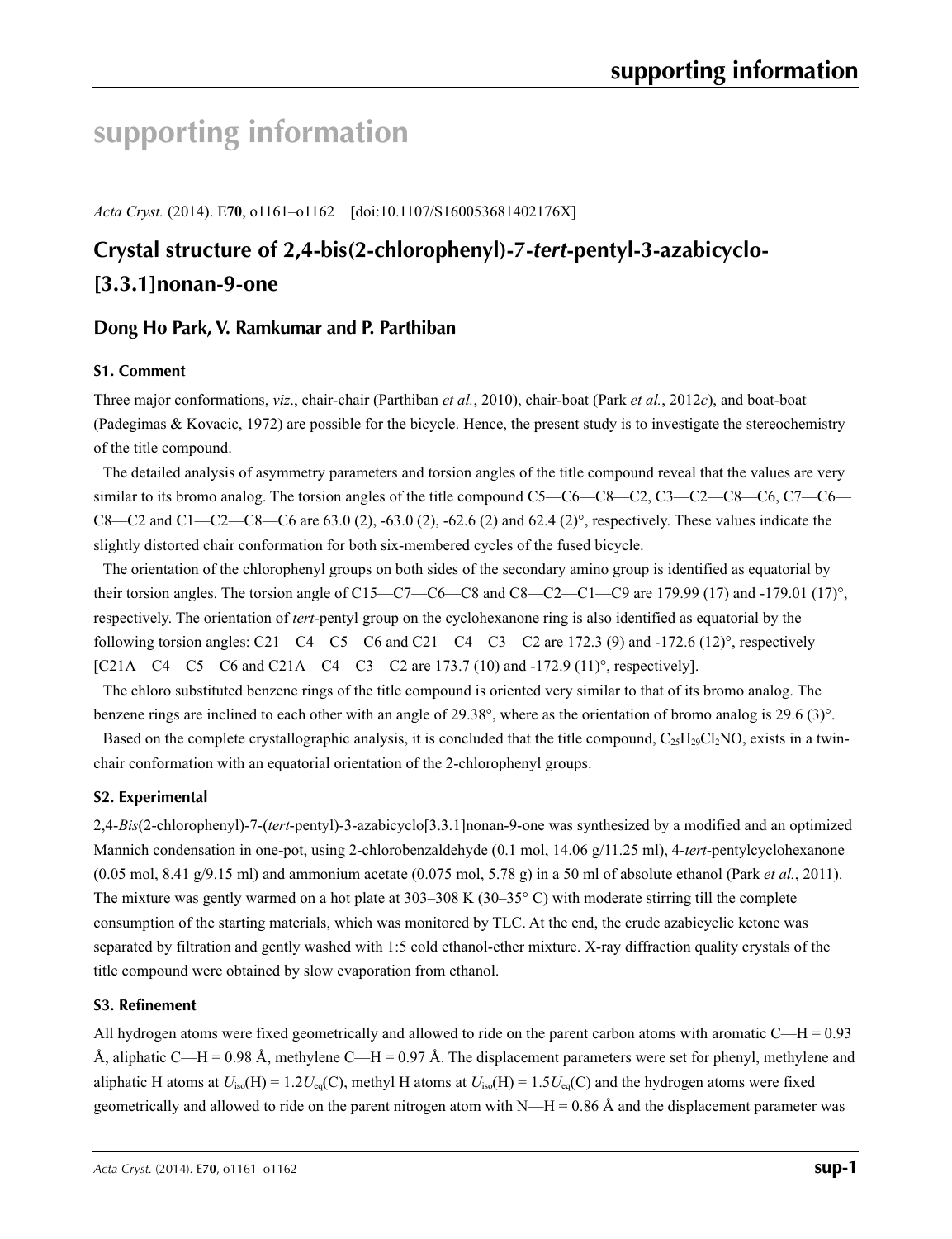

set at  $U_{iso}(H)$ = 1.2 $U_{eq}(N)$ . The *tert*-pentyl group attached to the carbon atom (C4) is disordered in two orientations in a ratio 0.520 (8):0.480 (8).

### **Figure 1**

View of the title molecule showing the atomic numbering and 30% probability displacement ellipsoids. For clarity, only major component of the disordered group is shown.

### **2,4-Bis(2-chlorophenyl)-7-***tert***-pentyl-3-azabicyclo[3.3.1]nonan-9-one**

| Crystal data                        |                                         |
|-------------------------------------|-----------------------------------------|
| $C_{25}H_{29}Cl_2NO$                | $V = 1130.54(9)$ Å <sup>3</sup>         |
| $M_r = 430.39$                      | $Z = 2$                                 |
| Triclinic, P1                       | $F(000) = 456$                          |
| $a = 7.6006(3)$ Å                   | $D_x = 1.264$ Mg m <sup>-3</sup>        |
| $b = 10.6240(5)$ Å                  | Mo Ka radiation, $\lambda = 0.71073$ Å  |
| $c = 15.1124(7)$ Å                  | $\mu$ = 0.30 mm <sup>-1</sup>           |
| $\alpha$ = 106.116 (2) <sup>o</sup> | $T = 298 \text{ K}$                     |
| $\beta$ = 99.996 (2) <sup>o</sup>   | Block, colourless                       |
| $\gamma = 98.266(2)$ °              | $0.25 \times 0.20 \times 0.15$ mm       |
| Data collection                     |                                         |
| Bruker APEXII area-detector         | $T_{\min} = 0.928$ , $T_{\max} = 0.955$ |
| diffractometer                      | 13160 measured reflections              |
| phi and $\omega$ scans              | 3789 independent reflections            |
| Absorption correction: multi-scan   | 2944 reflections with $I > 2\sigma(I)$  |
| (SADABS; Bruker, 2004)              | $R_{\rm int} = 0.020$                   |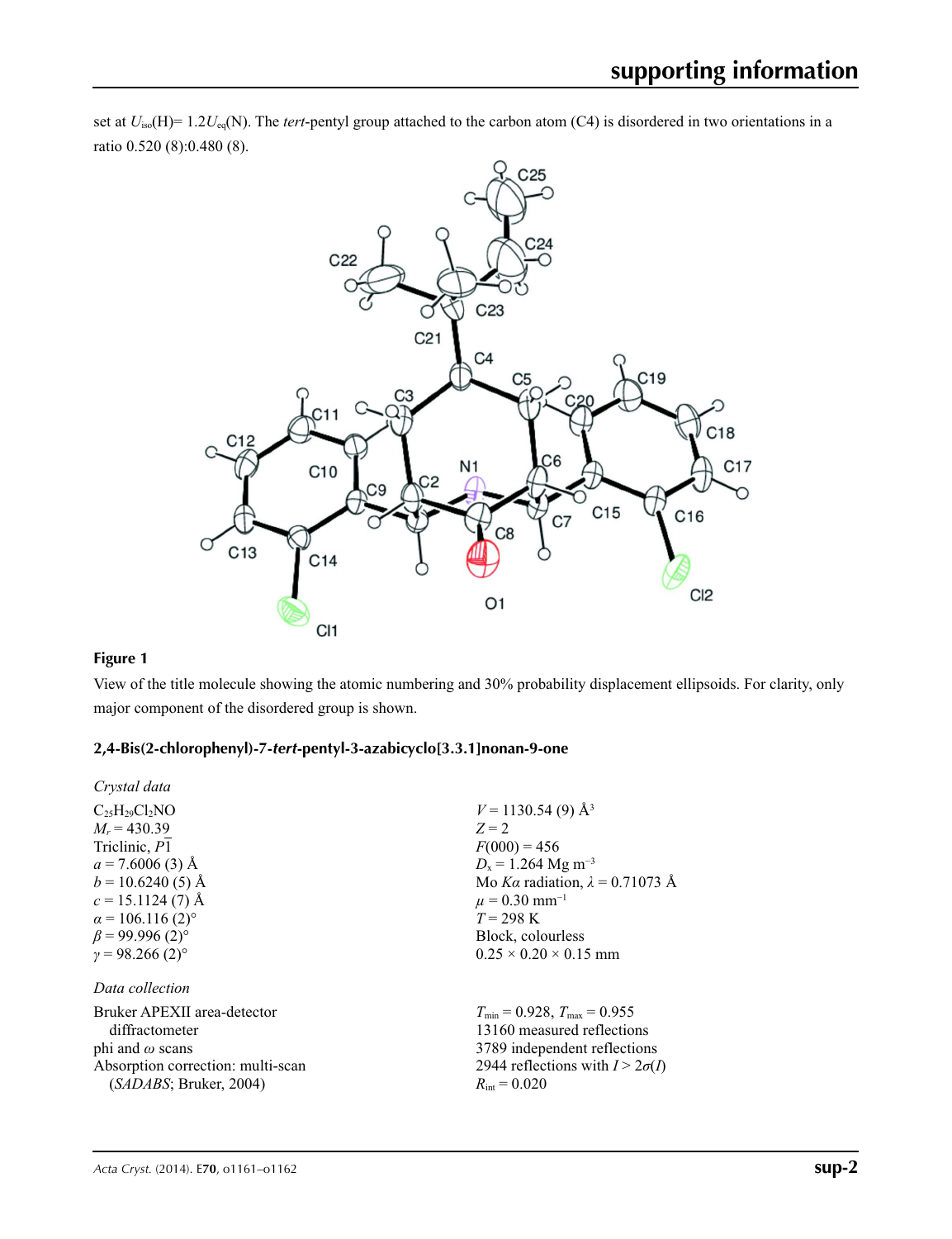| $\theta_{\text{max}} = 25.0^{\circ}$ , $\theta_{\text{min}} = 2.0^{\circ}$ | $k = -12 \rightarrow 12$                           |
|----------------------------------------------------------------------------|----------------------------------------------------|
| $h = -9 \rightarrow 6$                                                     | $l = -17 \rightarrow 17$                           |
| Refinement                                                                 |                                                    |
| Refinement on $F^2$                                                        | Hydrogen site location: mixed                      |
| Least-squares matrix: full                                                 | H atoms treated by a mixture of independent        |
| $R[F^2 > 2\sigma(F^2)] = 0.042$                                            | and constrained refinement                         |
| $wR(F^2) = 0.119$                                                          | $w = 1/[\sigma^2(F_0^2) + (0.0537P)^2 + 0.5471P]$  |
| $S = 1.02$                                                                 | where $P = (F_o^2 + 2F_c^2)/3$                     |
| 3789 reflections                                                           | $(\Delta/\sigma)_{\text{max}} = 0.041$             |
| 313 parameters                                                             | $\Delta\rho_{\text{max}} = 0.36$ e Å <sup>-3</sup> |
| 13 restraints                                                              | $\Delta\rho_{\rm min}$ = -0.27 e Å <sup>-3</sup>   |
|                                                                            |                                                    |

### *Special details*

**Geometry**. All e.s.d.'s (except the e.s.d. in the dihedral angle between two l.s. planes) are estimated using the full covariance matrix. The cell e.s.d.'s are taken into account individually in the estimation of e.s.d.'s in distances, angles and torsion angles; correlations between e.s.d.'s in cell parameters are only used when they are defined by crystal symmetry. An approximate (isotropic) treatment of cell e.s.d.'s is used for estimating e.s.d.'s involving l.s. planes.

*Fractional atomic coordinates and isotropic or equivalent isotropic displacement parameters (Å2 )*

|                  | $\boldsymbol{\chi}$ | $\mathcal{Y}$ | Z           | $U_{\rm iso}*/U_{\rm eq}$ | Occ. (2) |
|------------------|---------------------|---------------|-------------|---------------------------|----------|
| C1               | 0.3313(3)           | 0.57407(19)   | 0.12669(15) | 0.0406(5)                 |          |
| H1               | 0.2254              | 0.5266        | 0.0749      | $0.049*$                  |          |
| C2               | 0.2630(3)           | 0.6552(2)     | 0.21189(16) | 0.0442(5)                 |          |
| H2               | 0.1886              | 0.7138        | 0.1906      | $0.053*$                  |          |
| C <sub>3</sub>   | 0.4123(3)           | 0.7409(2)     | 0.29862(15) | 0.0468(5)                 |          |
| H <sub>3</sub> A | 0.4952              | 0.8002        | 0.2787      | $0.056*$                  |          |
| H3B              | 0.3556              | 0.7964        | 0.3432      | $0.056*$                  |          |
| C4               | 0.5240(3)           | 0.6624(2)     | 0.35002(16) | 0.0466(5)                 |          |
| H4               | 0.6008              | 0.6236        | 0.3083      | $0.056*$                  |          |
| C <sub>5</sub>   | 0.3990(3)           | 0.5446(2)     | 0.36240(16) | 0.0486(6)                 |          |
| H <sub>5</sub> A | 0.3413              | 0.5789        | 0.4140      | $0.058*$                  |          |
| H5B              | 0.4737              | 0.4851        | 0.3804      | $0.058*$                  |          |
| C6               | 0.2491(3)           | 0.4627(2)     | 0.27445(16) | 0.0471(5)                 |          |
| H <sub>6</sub>   | 0.1661              | 0.3997        | 0.2925      | $0.057*$                  |          |
| C7               | 0.3167(3)           | 0.38288(19)   | 0.18868(15) | 0.0428(5)                 |          |
| H7               | 0.2097              | 0.3330        | 0.1382      | $0.051*$                  |          |
| C8               | 0.1434(3)           | 0.5563(2)     | 0.24180(16) | 0.0488(6)                 |          |
| C9               | 0.4562(3)           | 0.66577(19)   | 0.09259(14) | 0.0380(5)                 |          |
| C10              | 0.6447(3)           | 0.6856(2)     | 0.12042(16) | 0.0465(5)                 |          |
| H10              | 0.6951              | 0.6381        | 0.1580      | $0.056*$                  |          |
| C11              | 0.7590(3)           | 0.7744(2)     | 0.09362(18) | 0.0562(6)                 |          |
| H11              | 0.8847              | 0.7862        | 0.1138      | $0.067*$                  |          |
| C12              | 0.6891(4)           | 0.8452(2)     | 0.03757(17) | 0.0573(6)                 |          |
| H <sub>12</sub>  | 0.7669              | 0.9052        | 0.0201      | $0.069*$                  |          |
| C13              | 0.5037(3)           | 0.8269(2)     | 0.00741(15) | 0.0494(6)                 |          |
| H13              | 0.4550              | 0.8737        | $-0.0312$   | $0.059*$                  |          |
| C14              | 0.3896(3)           | 0.7384(2)     | 0.03483(14) | 0.0419(5)                 |          |
| C15              | 0.4261(3)           | 0.28405(19)   | 0.21254(15) | 0.0425(5)                 |          |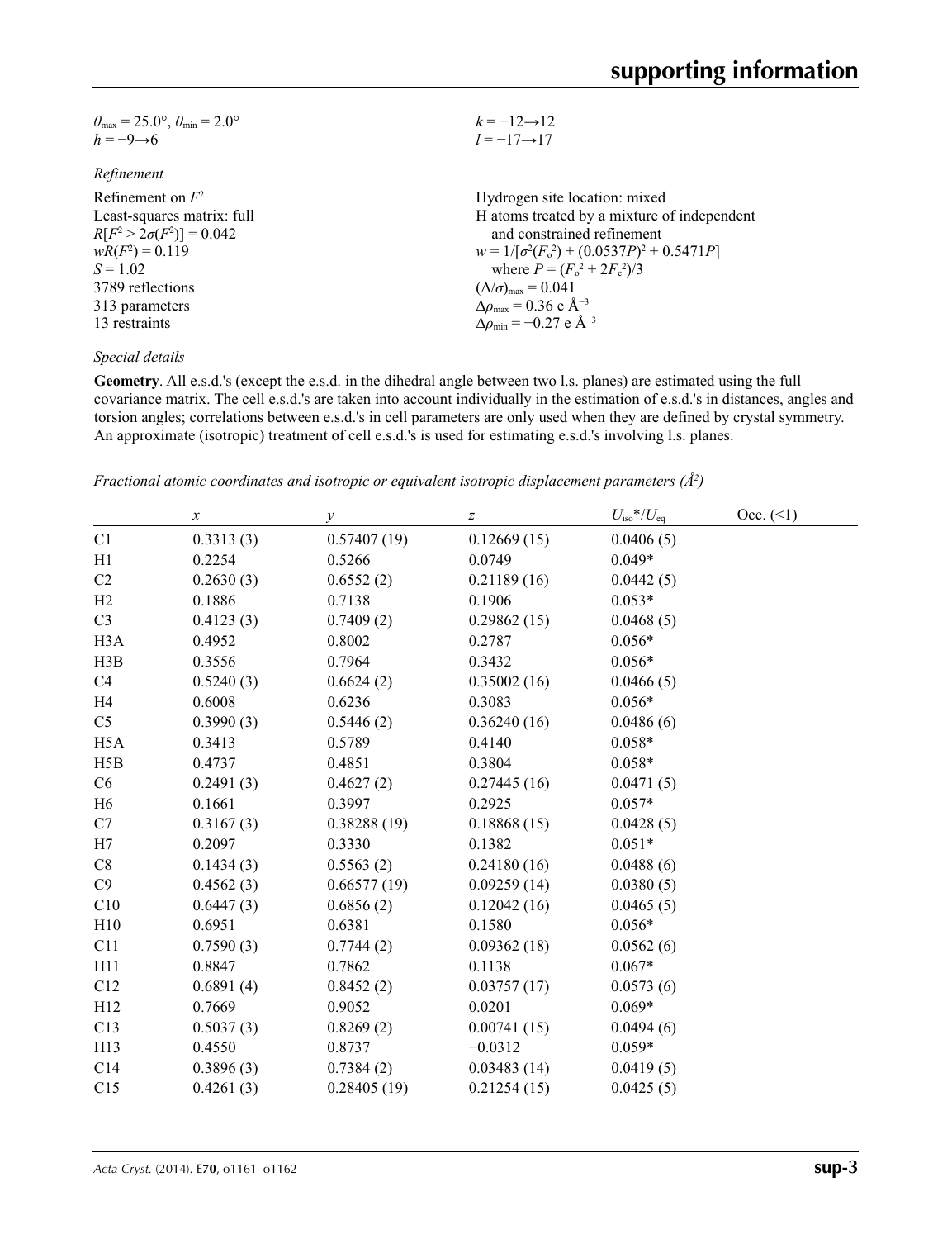| C16               | 0.3442(3)    | 0.1555(2)   | 0.20782(16)   | 0.0488(6)    |          |
|-------------------|--------------|-------------|---------------|--------------|----------|
| C17               | 0.4439(4)    | 0.0637(2)   | 0.22588(19)   | 0.0623(7)    |          |
| H17               | 0.3849       | $-0.0216$   | 0.2213        | $0.075*$     |          |
| C18               | 0.6297(4)    | 0.0981(3)   | 0.2506(2)     | 0.0695(8)    |          |
| H18               | 0.6979       | 0.0362      | 0.2625        | $0.083*$     |          |
| C19               | 0.7157(4)    | 0.2251(3)   | 0.2577(2)     | 0.0665(7)    |          |
| H19               | 0.8423       | 0.2494      | 0.2755        | $0.080*$     |          |
| C20               | 0.6147(3)    | 0.3163(2)   | 0.23847(17)   | 0.0532(6)    |          |
| H20               | 0.6748       | 0.4013      | 0.2430        | $0.064*$     |          |
| C21               | 0.647(3)     | 0.7469(17)  | 0.4380(15)    | 0.072(6)     | 0.520(8) |
| C22               | 0.753(3)     | 0.8725(19)  | 0.4286(14)    | 0.124(8)     | 0.520(8) |
| H22A              | 0.7762       | 0.8544      | 0.3663        | $0.186*$     | 0.520(8) |
| H22B              | 0.8667       | 0.9015      | 0.4745        | $0.186*$     | 0.520(8) |
| H22C              | 0.6831       | 0.9416      | 0.4389        | $0.186*$     | 0.520(8) |
| C <sub>23</sub>   | 0.565(3)     | 0.805(3)    | 0.5161(11)    | 0.105(7)     | 0.520(8) |
| H <sub>23</sub> A | 0.6564       | 0.8702      | 0.5660        | $0.157*$     | 0.520(8) |
| H23B              | 0.5143       | 0.7356      | 0.5393        | $0.157*$     | 0.520(8) |
| H23C              | 0.4701       | 0.8471      | 0.4944        | $0.157*$     | 0.520(8) |
| C <sub>24</sub>   | 0.777(3)     | 0.668(2)    | 0.4817(17)    | 0.171(5)     | 0.520(8) |
| H <sub>24</sub> A | 0.7085       | 0.6296      | 0.5198        | $0.205*$     | 0.520(8) |
| H24B              | 0.7801       | 0.5927      | 0.4283        | $0.205*$     | 0.520(8) |
| C <sub>25</sub>   | 0.9450(13)   | 0.7029(12)  | 0.5319(9)     | 0.171(5)     | 0.520(8) |
| H25A              | 1.0225       | 0.7434      | 0.4993        | $0.256*$     | 0.520(8) |
| H25B              | 0.9861       | 0.6252      | 0.5413        | $0.256*$     | 0.520(8) |
| H25C              | 0.9494       | 0.7659      | 0.5922        | $0.256*$     | 0.520(8) |
| C21A              | 0.665(4)     | 0.754(2)    | 0.4492(15)    | 0.076(6)     | 0.480(8) |
| C22A              | 0.799(2)     | 0.6604(15)  | 0.4763(10)    | 0.142(8)     | 0.480(8) |
| H22D              | 0.8658       | 0.7005      | 0.5407        | $0.212*$     | 0.480(8) |
| H22E              | 0.8830       | 0.6503      | 0.4353        | $0.212*$     | 0.480(8) |
| H22F              | 0.7287       | 0.5741      | 0.4692        | $0.212*$     | 0.480(8) |
| C <sub>23A</sub>  | 0.544(4)     | 0.820(3)    | 0.5231(16)    | 0.136(10)    | 0.480(8) |
| H23D              | 0.4741       | 0.8750      | 0.4969        | $0.204*$     | 0.480(8) |
| H23E              | 0.6245       | 0.8743      | 0.5820        | $0.204*$     | 0.480(8) |
| H23F              | 0.4636       | 0.7503      | 0.5335        | $0.204*$     | 0.480(8) |
| C24A              | 0.784(3)     | 0.8687(16)  | 0.4277(14)    | 0.084(5)     | 0.480(8) |
| H24C              | 0.7014       | 0.9185      | 0.4028        | $0.101*$     | 0.480(8) |
| H24D              | 0.8568       | 0.9285      | 0.4879        | $0.101*$     | 0.480(8) |
| C25A              | 0.8920(15)   | 0.8455(10)  | 0.3726(7)     | 0.128(4)     | 0.480(8) |
| H25D              | 0.9835       | 0.8035      | 0.3980        | $0.192*$     | 0.480(8) |
| H25E              | 0.9496       | 0.9282      | 0.3664        | $0.192*$     | 0.480(8) |
| H25F              | 0.8247       | 0.7873      | 0.3116        | $0.192*$     | 0.480(8) |
| Cl2               | 0.10719(9)   | 0.10441(6)  | 0.17580(6)    | 0.0745(2)    |          |
| C11               | 0.15563(9)   | 0.72003(8)  | $-0.00583(5)$ | 0.0713(2)    |          |
| N1                | 0.4263(2)    | 0.47552(17) | 0.15359(13)   | 0.0433(4)    |          |
| O <sub>1</sub>    | $-0.0167(2)$ | 0.55371(18) | 0.24000(15)   | 0.0717(5)    |          |
| H <sub>1</sub> N  | 0.461(3)     | 0.428(2)    | 0.1038(17)    | $0.054(7)$ * |          |
|                   |              |             |               |              |          |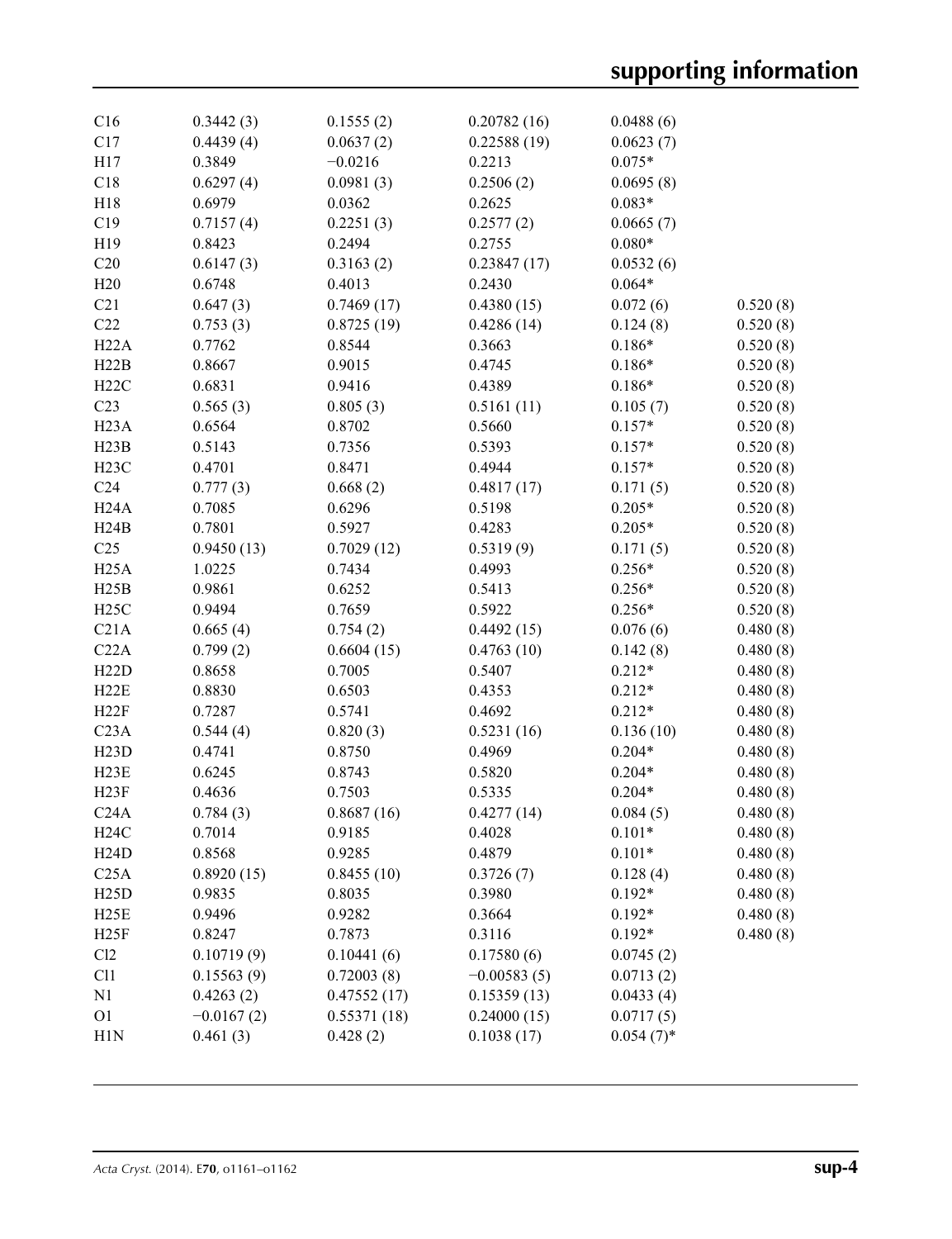*Atomic displacement parameters (Å2 )*

|                  | $U^{11}$   | I/22       | $\overline{L^{33}}$ | $U^{12}$      | $U^{13}$    | $U^{23}$    |
|------------------|------------|------------|---------------------|---------------|-------------|-------------|
| C1               | 0.0404(11) | 0.0351(10) | 0.0469(12)          | 0.0060(9)     | 0.0096(9)   | 0.0147(9)   |
| C2               | 0.0461(12) | 0.0391(11) | 0.0580(13)          | 0.0172(10)    | 0.0191(10)  | 0.0231(10)  |
| C <sub>3</sub>   | 0.0616(14) | 0.0324(10) | 0.0516(13)          | 0.0109(10)    | 0.0202(11)  | 0.0157(10)  |
| C4               | 0.0573(14) | 0.0387(11) | 0.0478(13)          | 0.0085(10)    | 0.0142(11)  | 0.0192(10)  |
| C <sub>5</sub>   | 0.0654(15) | 0.0404(11) | 0.0503(13)          | 0.0143(11)    | 0.0229(11)  | 0.0224(10)  |
| C6               | 0.0508(13) | 0.0365(11) | 0.0656(14)          | 0.0079(10)    | 0.0296(11)  | 0.0245(10)  |
| C7               | 0.0455(12) | 0.0306(10) | 0.0536(13)          | 0.0040(9)     | 0.0142(10)  | 0.0151(9)   |
| C8               | 0.0461(14) | 0.0454(12) | 0.0600(14)          | 0.0121(10)    | 0.0226(11)  | 0.0168(11)  |
| C9               | 0.0432(12) | 0.0318(10) | 0.0406(11)          | 0.0083(9)     | 0.0120(9)   | 0.0119(9)   |
| C10              | 0.0440(13) | 0.0477(12) | 0.0535(13)          | 0.0115(10)    | 0.0130(10)  | 0.0226(10)  |
| C11              | 0.0452(13) | 0.0586(14) | 0.0659(15)          | 0.0032(11)    | 0.0173(12)  | 0.0217(13)  |
| C12              | 0.0693(17) | 0.0440(12) | 0.0609(15)          | $-0.0005(12)$ | 0.0261(13)  | 0.0192(11)  |
| C13              | 0.0719(17) | 0.0372(11) | 0.0455(12)          | 0.0144(11)    | 0.0191(12)  | 0.0176(10)  |
| C14              | 0.0481(12) | 0.0381(11) | 0.0405(11)          | 0.0124(9)     | 0.0105(9)   | 0.0117(9)   |
| C15              | 0.0519(13) | 0.0318(10) | 0.0481(12)          | 0.0084(9)     | 0.0195(10)  | 0.0141(9)   |
| C16              | 0.0623(14) | 0.0350(11) | 0.0536(13)          | 0.0080(10)    | 0.0231(11)  | 0.0160(10)  |
| C17              | 0.092(2)   | 0.0373(12) | 0.0723(17)          | 0.0202(13)    | 0.0353(15)  | 0.0262(12)  |
| C18              | 0.090(2)   | 0.0608(16) | 0.0817(19)          | 0.0423(16)    | 0.0340(16)  | 0.0373(14)  |
| C19              | 0.0578(16) | 0.0714(17) | 0.0844(19)          | 0.0266(14)    | 0.0247(14)  | 0.0345(15)  |
| C20              | 0.0545(15) | 0.0424(12) | 0.0703(16)          | 0.0131(11)    | 0.0219(12)  | 0.0231(11)  |
| C21              | 0.088(9)   | 0.066(9)   | 0.071(9)            | 0.014(8)      | $-0.001(6)$ | 0.048(8)    |
| C22              | 0.109(12)  | 0.121(12)  | 0.091(10)           | $-0.032(8)$   | $-0.022(8)$ | 0.006(8)    |
| C <sub>23</sub>  | 0.157(13)  | 0.077(7)   | 0.044(7)            | 0.004(9)      | $-0.017(9)$ | $-0.004(6)$ |
| C <sub>24</sub>  | 0.107(6)   | 0.190(8)   | 0.238(11)           | 0.020(6)      | $-0.016(6)$ | 0.142(8)    |
| C <sub>25</sub>  | 0.107(6)   | 0.190(8)   | 0.238(11)           | 0.020(6)      | $-0.016(6)$ | 0.142(8)    |
| C21A             | 0.088(10)  | 0.059(8)   | 0.044(6)            | $-0.039(7)$   | $-0.007(6)$ | 0.001(5)    |
| C22A             | 0.150(12)  | 0.108(7)   | 0.114(7)            | $-0.078(8)$   | $-0.109(8)$ | 0.088(6)    |
| C <sub>23A</sub> | 0.219(19)  | 0.100(14)  | 0.074(9)            | $-0.004(12)$  | 0.078(11)   | $-0.003(8)$ |
| C24A             | 0.073(7)   | 0.076(8)   | 0.111(11)           | $-0.020(5)$   | 0.004(6)    | 0.069(8)    |
| C25A             | 0.135(9)   | 0.100(6)   | 0.122(8)            | 0.002(6)      | 0.007(7)    | 0.015(6)    |
| C12              | 0.0669(4)  | 0.0464(3)  | 0.1071(6)           | $-0.0064(3)$  | 0.0240(4)   | 0.0251(3)   |
| C11              | 0.0531(4)  | 0.0934(5)  | 0.0785(5)           | 0.0225(4)     | 0.0065(3)   | 0.0456(4)   |
| N1               | 0.0528(11) | 0.0326(9)  | 0.0536(11)          | 0.0125(8)     | 0.0256(9)   | 0.0176(8)   |
| O <sub>1</sub>   | 0.0477(10) | 0.0753(12) | 0.1089(15)          | 0.0197(9)     | 0.0349(10)  | 0.0412(11)  |

*Geometric parameters (Å, º)*

| $C1 - N1$ | 1.461 $(3)$ | $C17 - C18$ | 1.364(4) |  |
|-----------|-------------|-------------|----------|--|
| $C1 - C9$ | 1.516(3)    | $C17 - H17$ | 0.9300   |  |
| $C1-C2$   | 1.554(3)    | $C18 - C19$ | 1.378(4) |  |
| $Cl-H1$   | 0.9800      | $C18 - H18$ | 0.9300   |  |
| $C2-C8$   | 1.505(3)    | $C19 - C20$ | 1.380(3) |  |
| $C2-C3$   | 1.536(3)    | $C19 - H19$ | 0.9300   |  |
| $C2-H2$   | 0.9800      | $C20-H20$   | 0.9300   |  |
| $C3-C4$   | 1.534(3)    | $C21 - C23$ | 1.46(3)  |  |
|           |             |             |          |  |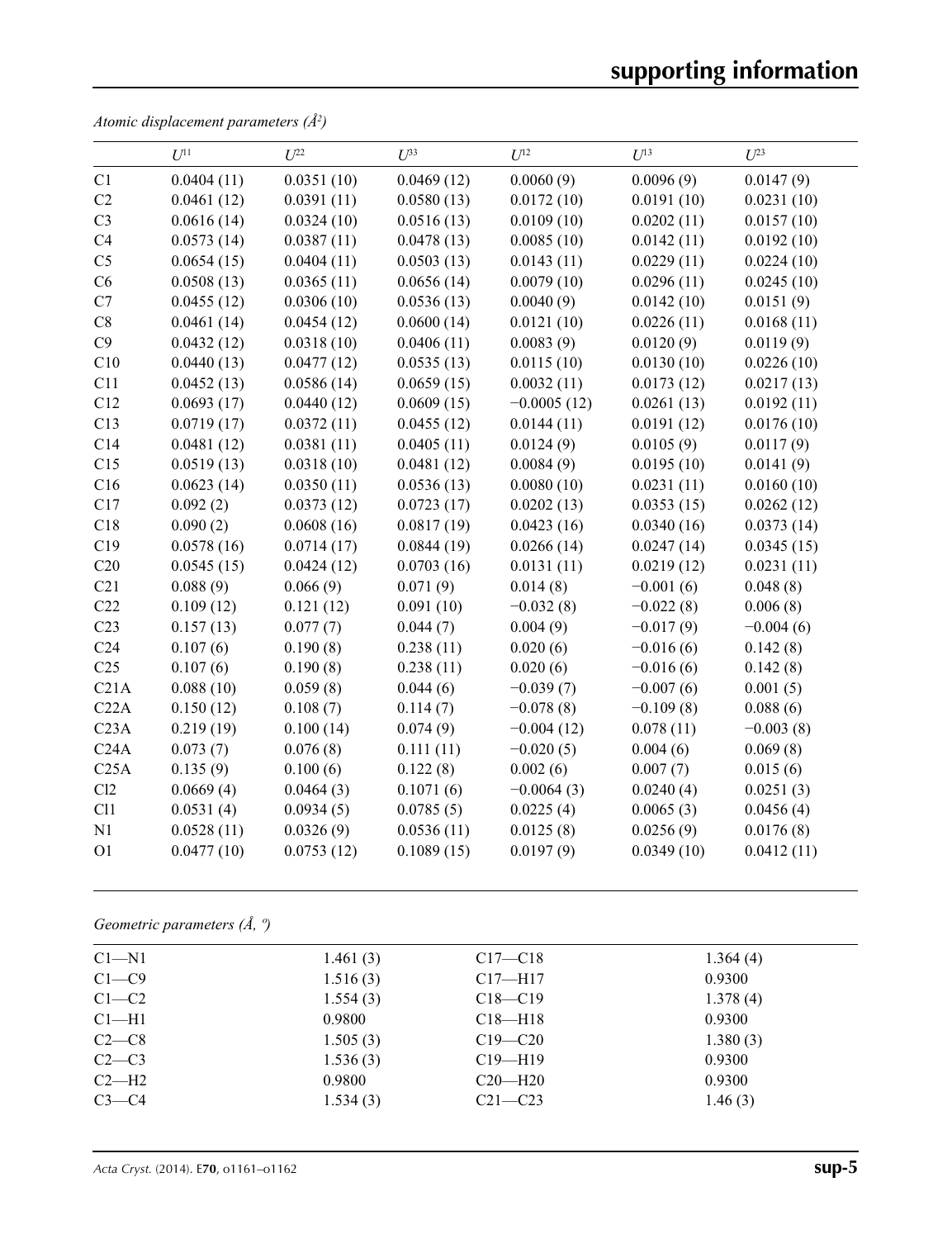| $C3 - H3A$     | 0.9700     | $C21 - C22$       | 1.51(3)   |
|----------------|------------|-------------------|-----------|
| $C3 - H3B$     | 0.9700     | $C21 - C24$       | 1.56(3)   |
| $C4 - C21$     | 1.454(19)  | $C22-H22A$        | 0.9600    |
| $C4 - C5$      | 1.535(3)   | $C22 - H22B$      | 0.9600    |
| $C4 - C21A$    | 1.636(19)  | $C22 - H22C$      | 0.9600    |
| $C4 - H4$      | 0.9800     | $C23 - H23A$      | 0.9600    |
| $C5-C6$        | 1.539(3)   | $C23 - H23B$      | 0.9600    |
| $C5 - H5A$     | 0.9700     | $C23 - H23C$      | 0.9600    |
| $C5 - H5B$     | 0.9700     | $C24 - C25$       | 1.309(18) |
| $C6-C8$        | 1.497(3)   | $C24 - H24A$      | 0.9700    |
| $C6-C7$        | 1.552(3)   | $C24 - H24B$      | 0.9700    |
| $C6 - H6$      | 0.9800     | $C25 - H25A$      | 0.9600    |
| $C7 - N1$      | 1.467(3)   | $C25 - H25B$      | 0.9600    |
| $C7 - C15$     | 1.511(3)   | $C25 - H25C$      | 0.9600    |
| $C7 - H7$      | 0.9800     | $C21A - C24A$     | 1.55(3)   |
| $C8 - O1$      | 1.209(3)   | $C21A - C22A$     | 1.61(3)   |
| $C9 - C10$     | 1.388(3)   | $C21A - C23A$     | 1.64(4)   |
| $C9 - C14$     | 1.395(3)   | $C22A - H22D$     | 0.9600    |
| $C10 - C11$    | 1.381(3)   | $C22A - H22E$     | 0.9600    |
| $C10 - H10$    | 0.9300     | $C22A - H22F$     | 0.9600    |
| $C11 - C12$    | 1.370(4)   | $C23A - H23D$     | 0.9600    |
| $C11 - H11$    | 0.9300     | $C23A - H23E$     | 0.9600    |
| $C12 - C13$    | 1.371(3)   | $C23A - H23F$     | 0.9600    |
| $C12 - H12$    | 0.9300     | $C24A - C25A$     | 1.27(3)   |
| $C13-C14$      | 1.384(3)   | $C24A - H24C$     | 0.9700    |
| $C13 - H13$    | 0.9300     | $C24A - H24D$     | 0.9700    |
| $C14 - C11$    | 1.742(2)   | $C25A - H25D$     | 0.9600    |
| $C15 - C20$    | 1.384(3)   | $C25A - H25E$     | 0.9600    |
| $C15 - C16$    | 1.394(3)   | $C25A - H25F$     | 0.9600    |
| $C16 - C17$    | 1.374(3)   | $N1 - H1N$        | 0.89(2)   |
| $C16 - C12$    | 1.745(2)   |                   |           |
|                |            |                   |           |
| $N1-C1-C9$     | 110.16(16) | $C16-C17-H17$     | 120.1     |
| $N1-C1-C2$     | 109.81(17) | $C17 - C18 - C19$ | 119.6(2)  |
| $C9 - C1 - C2$ | 111.03(16) | $C17 - C18 - H18$ | 120.2     |
| $N1 - C1 - H1$ | 108.6      | $C19 - C18 - H18$ | 120.2     |
| $C9 - C1 - H1$ | 108.6      | $C18 - C19 - C20$ | 120.3(3)  |
| $C2-C1-H1$     | 108.6      | $C18 - C19 - H19$ | 119.9     |
| $C8-C2-C3$     | 108.14(18) | $C20-C19-H19$     | 119.9     |
| $C8-C2-C1$     | 107.25(16) | $C19 - C20 - C15$ | 121.5(2)  |
| $C3-C2-C1$     | 115.74(18) | $C19 - C20 - H20$ | 119.3     |
| $C8-C2-H2$     | 108.5      | $C15 - C20 - H20$ | 119.3     |
| $C3-C2-H2$     | 108.5      | $C4 - C21 - C23$  | 117.1(18) |
| $C1-C2-H2$     | 108.5      | $C4 - C21 - C22$  | 113.0(14) |
| $C4-C3-C2$     | 115.32(17) | $C23 - C21 - C22$ | 100.3(18) |
| $C4-C3-H3A$    | 108.4      | $C4 - C21 - C24$  | 111.8(14) |
| $C2-C3-H3A$    | 108.4      | $C23 - C21 - C24$ | 102.4(18) |
| $C4-C3-H3B$    | 108.4      | $C22-C21-C24$     | 111(2)    |
|                |            |                   |           |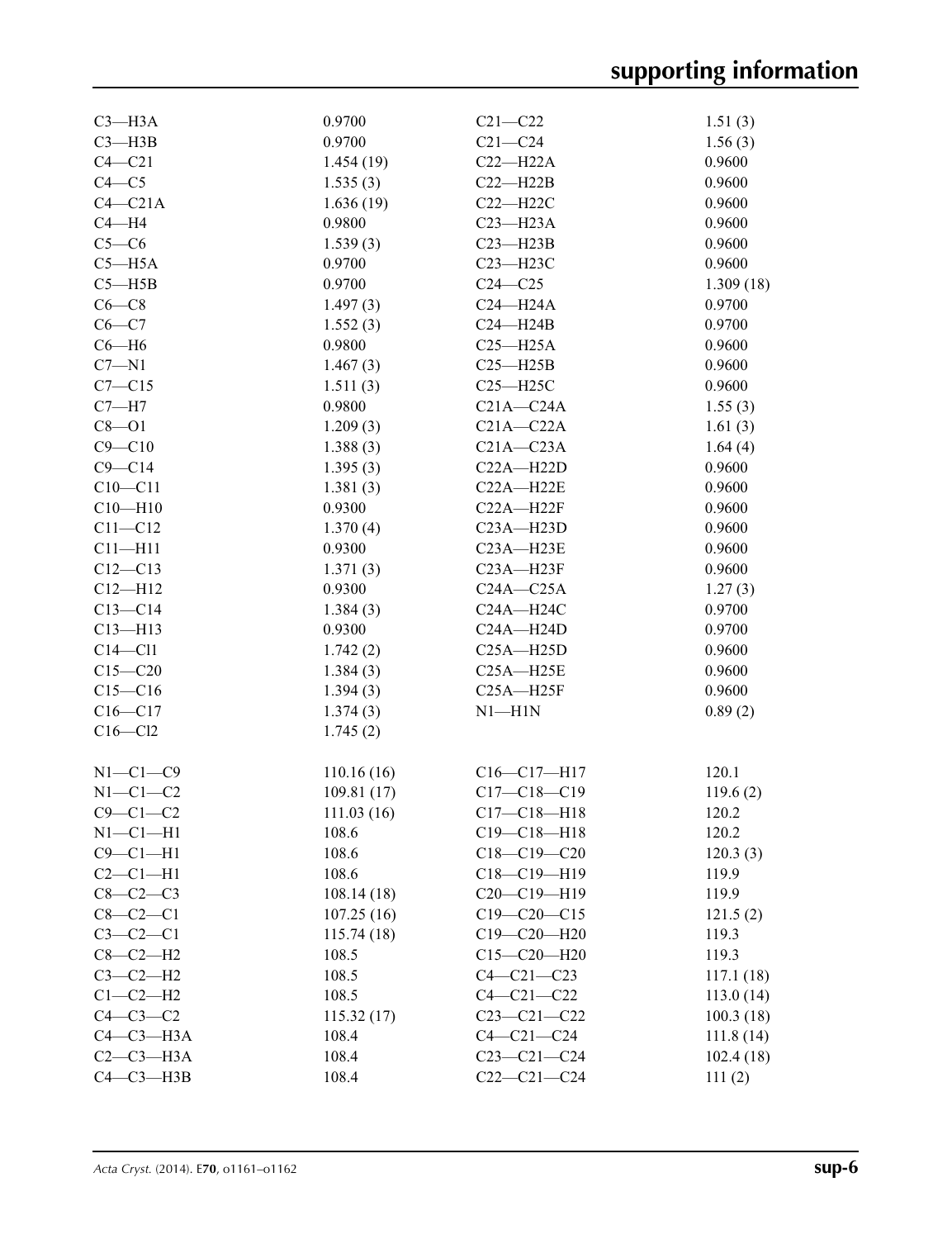| $C2-C3-H3B$       | 108.4       | C21-C22-H22A         | 109.4     |
|-------------------|-------------|----------------------|-----------|
| $H3A-C3-H3B$      | 107.5       | $C21 - C22 - H22B$   | 109.5     |
| $C21-C4-C3$       | 113.1(6)    | H22A-C22-H22B        | 109.5     |
| $C21 - C4 - C5$   | 112.9(9)    | $C21 - C22 - H22C$   | 109.5     |
| $C3-C4-C5$        | 110.78(19)  | H22A-C22-H22C        | 109.5     |
| $C3-C4-C21A$      | 114.5(8)    | H22B-C22-H22C        | 109.5     |
| $C5-C4-C21A$      | 112.2(9)    | C21-C23-H23A         | 109.5     |
| $C21 - C4 - H4$   | 106.5       | $C21 - C23 - H23B$   | 109.5     |
| $C3-C4-H4$        | 106.5       | H23A-C23-H23B        | 109.5     |
| $C5-C4-H4$        | 106.5       | $C21 - C23 - H23C$   | 109.4     |
| $C4-C5-C6$        | 115.05(18)  | H23A-C23-H23C        | 109.5     |
| $C4-C5-H5A$       | 108.5       | H23B—C23—H23C        | 109.5     |
| $C6-C5-H5A$       | 108.5       | $C25-C24-C21$        | 132.5(17) |
| $C4-C5-H5B$       | 108.5       | C25-C24-H24A         | 103.9     |
| $C6-C5-H5B$       | 108.5       | C21-C24-H24A         | 103.9     |
| $H5A-C5-H5B$      | 107.5       | $C25 - C24 - H24B$   | 104.4     |
| $C8-C6-C5$        | 108.55(17)  | $C21 - C24 - H24B$   | 104.3     |
| $C8-C6-C7$        | 107.09(18)  | H24A-C24-H24B        | 105.5     |
| $C5-C6-C7$        | 115.73(18)  | $C24 - C25 - H25A$   | 109.3     |
| $C8-C6-H6$        | 108.4       | $C24 - C25 - H25B$   | 109.3     |
| $C5-C6-H6$        | 108.4       | H25A-C25-H25B        | 109.5     |
| $C7-C6-H6$        | 108.4       | C24-C25-H25C         | 109.8     |
| $N1 - C7 - C15$   | 109.85(17)  | H25A-C25-H25C        | 109.5     |
| $N1-C7-C6$        | 109.86(16)  | H25B-C25-H25C        | 109.5     |
| $C15-C7-C6$       | 112.34(18)  | $C24A - C21A - C22A$ | 106(2)    |
| $N1-C7-H7$        | 108.2       | $C24A - C21A - C4$   | 107.5(15) |
| $C15-C7-H7$       | 108.2       | $C22A - C21A - C4$   | 105.6(13) |
| $C6-C7-H7$        | 108.2       | $C24A - C21A - C23A$ | 108.6(19) |
| $O1 - C8 - C6$    | 124.7(2)    | $C22A - C21A - C23A$ | 120.0(18) |
| $O1 - C8 - C2$    | 124.2(2)    | $C4-C21A-C23A$       | 108.1(18) |
| $C6 - C8 - C2$    | 111.14(18)  | $C21A - C22A - H22D$ | 109.6     |
| $C10-C9-C14$      | 116.29 (18) | $C21A - C22A - H22E$ | 109.3     |
| $C10-C9-C1$       | 121.34(18)  | H22D-C22A-H22E       | 109.5     |
| $C14-C9-C1$       | 122.33(18)  | $C21A - C22A - H22F$ | 109.5     |
| $C11 - C10 - C9$  | 121.6(2)    | H22D-C22A-H22F       | 109.5     |
| $C11 - C10 - H10$ | 119.2       | $H22E-C22A-H22F$     | 109.5     |
| $C9 - C10 - H10$  | 119.2       | $C21A - C23A - H23D$ | 109.5     |
| $C12 - C11 - C10$ | 120.7(2)    | C21A-C23A-H23E       | 109.5     |
| $C12 - C11 - H11$ | 119.7       | H23D-C23A-H23E       | 109.5     |
| $C10 - C11 - H11$ | 119.7       | $C21A - C23A - H23F$ | 109.4     |
| $C11 - C12 - C13$ | 119.5(2)    | $H23D-C23A-H23F$     | 109.5     |
| $C11 - C12 - H12$ | 120.2       | H23E-C23A-H23F       | 109.5     |
| $C13 - C12 - H12$ | 120.2       | $C25A - C24A - C21A$ | 121.8(19) |
| $C12-C13-C14$     | 119.6(2)    | C25A-C24A-H24C       | 106.9     |
| $C12-C13-H13$     | 120.2       | C21A-C24A-H24C       | 106.9     |
| $C14 - C13 - H13$ | 120.2       | $C25A - C24A - H24D$ | 106.9     |
| $C13 - C14 - C9$  | 122.3(2)    | C21A-C24A-H24D       | 106.9     |
| $C13 - C14 - C11$ | 117.25(17)  | H24C-C24A-H24D       | 106.7     |
|                   |             |                      |           |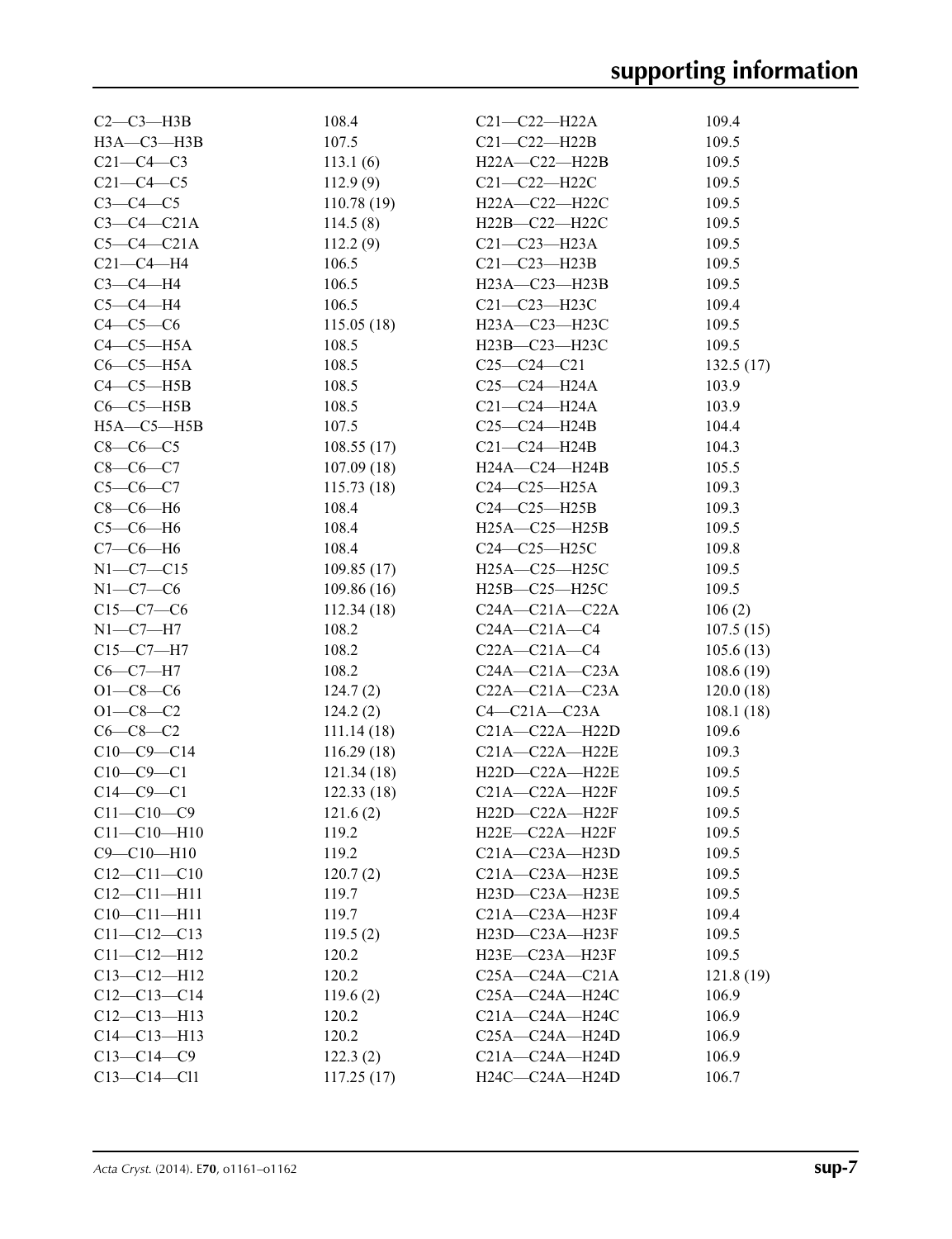| $C9 - C14 - C11$       | 120.43(16)    | C24A-C25A-H25D              | 109.5         |
|------------------------|---------------|-----------------------------|---------------|
| $C20-C15-C16$          | 116.5(2)      | C24A-C25A-H25E              | 109.5         |
| $C20-C15-C7$           | 121.22(18)    | H25D-C25A-H25E              | 109.5         |
| $C16 - C15 - C7$       | 122.3(2)      | C24A-C25A-H25F              | 109.5         |
| $C17 - C16 - C15$      | 122.3(2)      | H25D-C25A-H25F              | 109.5         |
| $C17 - C16 - C12$      | 117.35(18)    | H25E-C25A-H25F              | 109.5         |
| $C15 - C16 - C12$      | 120.29(18)    | $C1 - N1 - C7$              | 114.20(16)    |
| $C18 - C17 - C16$      | 119.8(2)      | $Cl-M1-H1N$                 | 108.7(16)     |
| C18-C17-H17            | 120.1         | $C7 - N1 - H1N$             | 108.5(15)     |
|                        |               |                             |               |
| $N1-C1-C2-C8$          | $-56.9(2)$    | $C6-C7-C15-C20$             | $-95.7(2)$    |
| $C9 - C1 - C2 - C8$    | $-179.01(17)$ | $N1-C7-C15-C16$             | $-151.6(2)$   |
| $N1 - C1 - C2 - C3$    | 63.8(2)       | $C6-C7-C15-C16$             | 85.8(2)       |
| $C9 - C1 - C2 - C3$    | $-58.2(2)$    | $C20-C15-C16-C17$           | $-1.3(3)$     |
| $C8 - C2 - C3 - C4$    | 53.9(2)       | $C7 - C15 - C16 - C17$      | 177.4(2)      |
| $C1 - C2 - C3 - C4$    | $-66.4(2)$    | $C20-C15-C16-C12$           | $-179.97(17)$ |
| $C2 - C3 - C4 - C21$   | $-172.6(12)$  | $C7 - C15 - C16 - C12$      | $-1.3(3)$     |
| $C2 - C3 - C4 - C5$    | $-44.7(2)$    | $C15-C16-C17-C18$           | 0.8(4)        |
| $C2 - C3 - C4 - C21A$  | $-172.9(11)$  | $Cl2-C16-C17-C18$           | 179.6(2)      |
| $C21-C4-C5-C6$         | 172.3(9)      | $C16-C17-C18-C19$           | 0.4(4)        |
| $C3 - C4 - C5 - C6$    | 44.4(2)       | $C17-C18-C19-C20$           | $-1.1(4)$     |
| $C21A - C4 - C5 - C6$  | 173.7(10)     | $C18-C19-C20-C15$           | 0.6(4)        |
| $C4 - C5 - C6 - C8$    | $-53.6(2)$    | $C16-C15-C20-C19$           | 0.6(3)        |
| $C4 - C5 - C6 - C7$    | 66.8(2)       | $C7 - C15 - C20 - C19$      | $-178.1(2)$   |
| $C8-C6-C7-N1$          | 57.4(2)       | $C3 - C4 - C21 - C23$       | 70.0(17)      |
| $C5-C6-C7-N1$          | $-63.8(2)$    | $C5-C4-C21-C23$             | $-56.8(16)$   |
| $C8-C6-C7-C15$         | $-179.99(17)$ | $C21A - C4 - C21 - C23$     | $-120(81)$    |
| $C5-C6-C7-C15$         | 58.8(2)       | $C3 - C4 - C21 - C22$       | $-46(2)$      |
| $C5-C6-C8-O1$          | $-116.6(3)$   | $C5-C4-C21-C22$             | $-172.5(16)$  |
| $C7-C6-C8-O1$          | 117.7(2)      | $C21A - C4 - C21 - C22$     | 125(82)       |
| $C5-C6-C8-C2$          | 63.0(2)       | $C3 - C4 - C21 - C24$       | $-172.4(14)$  |
| $C7-C6-C8-C2$          | $-62.6(2)$    | $C5-C4-C21-C24$             | 61(2)         |
| $C3 - C2 - C8 - 01$    | 116.6(3)      | $C21A - C4 - C21 - C24$     | $-2(79)$      |
| $C1 - C2 - C8 - 01$    | $-117.9(2)$   | $C4 - C21 - C24 - C25$      | 148(3)        |
| $C3 - C2 - C8 - C6$    | $-63.0(2)$    | $C23-C21-C24-C25$           | $-86(3)$      |
| $C1 - C2 - C8 - C6$    | 62.4(2)       | $C22-C21-C24-C25$           | 20(4)         |
| $N1-C1-C9-C10$         | $-23.9(3)$    | $C21-C4-C21A-C24A$          | $-63(79)$     |
| $C2 - C1 - C9 - C10$   | 97.9(2)       | $C3-C4-C21A-C24A$           | $-53(2)$      |
| $N1-C1-C9-C14$         | 158.49 (18)   | $C5-C4-C21A-C24A$           | 179.7(14)     |
| $C2 - C1 - C9 - C14$   | $-79.6(2)$    | $C21-C4-C21A-C22A$          | $-176(100)$   |
| $C14-C9-C10-C11$       | 1.2(3)        | $C3-C4-C21A-C22A$           | $-166.3(11)$  |
| $C1 - C9 - C10 - C11$  | $-176.5(2)$   | $C5-C4-C21A-C22A$           | 66.3 (17)     |
| $C9 - C10 - C11 - C12$ | $-0.6(4)$     | $C21-C4-C21A-C23A$          | 54 (80)       |
| $C10-C11-C12-C13$      | $-0.4(4)$     | $C3-C4-C21A-C23A$           | 64.1 (18)     |
| $C11-C12-C13-C14$      | 0.7(3)        | $C5-C4-C21A-C23A$           | $-63.3(17)$   |
| $C12-C13-C14-C9$       | $-0.1(3)$     | $C22A - C21A - C24A - C25A$ | 49(2)         |
| $C12-C13-C14-C11$      | 179.93 (17)   | $C4-C21A-C24A-C25A$         | $-64(2)$      |
| $C10-C9-C14-C13$       | $-0.8(3)$     | $C23A - C21A - C24A - C25A$ | 179.7(17)     |